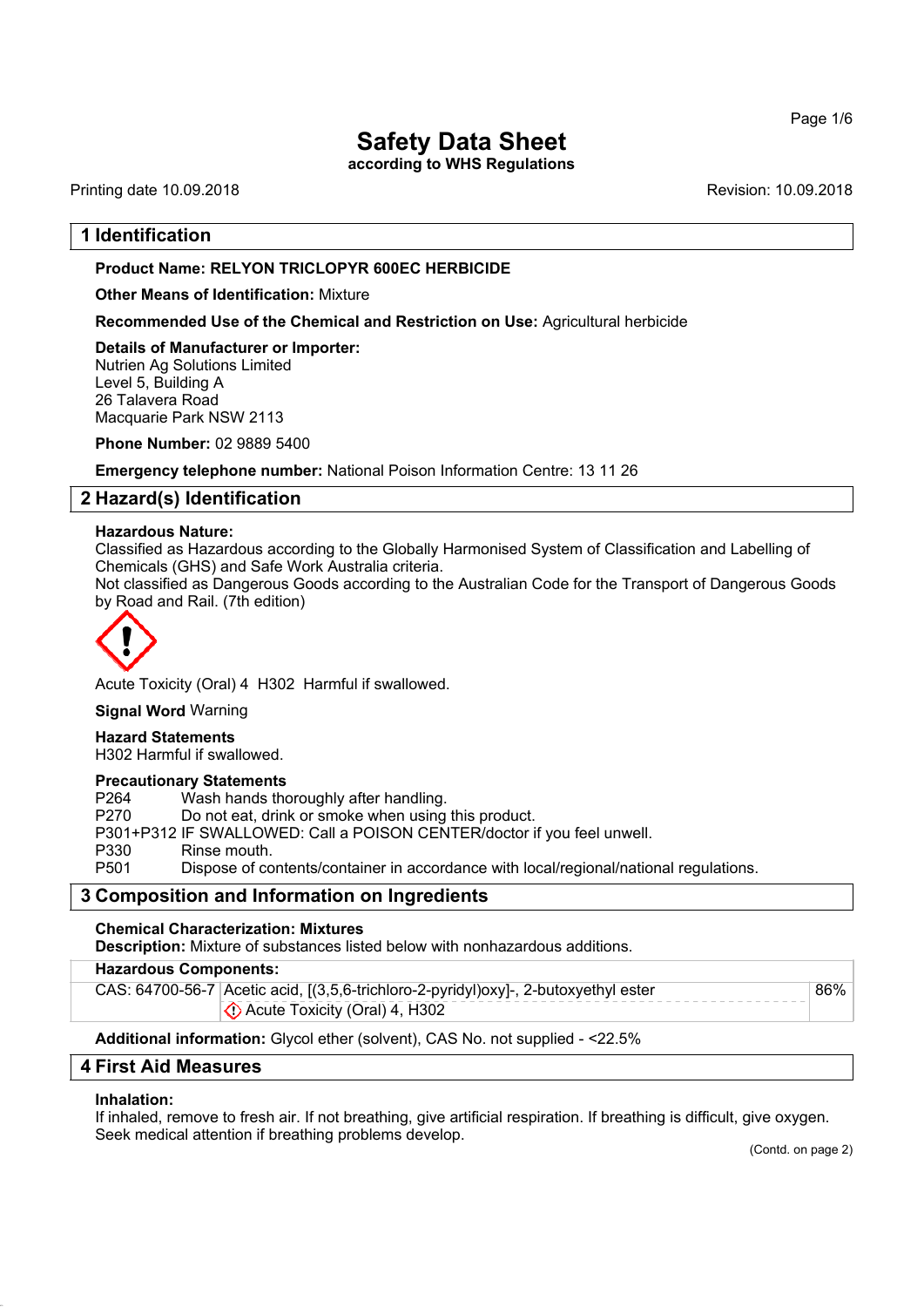**according to WHS Regulations**

Printing date 10.09.2018 **Revision: 10.09.2018** Revision: 10.09.2018

## **Product Name: RELYON TRICLOPYR 600EC HERBICIDE**

(Contd. of page 1)

### **Skin Contact:**

In case of skin contact, immediately remove contaminated clothing and wash affected areas with water and soap. Seek medical attention if symptoms occur.

#### **Eye Contact:**

In case of eye contact, hold eyelids open and rinse with water for at least 15 minutes. Seek medical attention if symptoms occur.

#### **Ingestion:**

If swallowed, do not induce vomiting. Immediately rinse mouth with water. Give a glass of water. Never give anything by mouth to an unconscious person. Seek medical attention if symptoms occur.

#### **Symptoms Caused by Exposure:**

Eye Contact: May cause mild eye irritation Ingestion: Harmful if swallowed.

# **5 Fire Fighting Measures**

**Suitable Extinguishing Media:** Water fog, foam, dry chemical or carbon dioxide.

#### **Specific Hazards Arising from the Chemical:**

During heating or in case of fire oxides of carbon, nitrogen, oxides of nitrogen, other nitrogen compounds, hydrogen cyanide, hydrogen chloride, other chlorine compounds and water may be produced. Combustible liquid Class 2.

Containers close to fire should be removed if safe to do so. Use water spray to cool fire exposed containers.

#### **Special Protective Equipment and Precautions for Fire Fighters:**

When fighting a major fire wear self-contained breathing apparatus and protective equipment.

## **6 Accidental Release Measures**

#### **Personal Precautions, Protective Equipment and Emergency Procedures:**

Wear approved respiratory protection and full protective clothing. Evacuate all non-essential personnel from affected area. Do not breathe vapours. Ensure adequate ventilation. Extinguish all sources of ignition. Avoid sparks and open flames. No smoking.

#### **Environmental Precautions:**

In the event of a major spill, prevent spillage from entering drains or water courses.

#### **Methods and Materials for Containment and Cleaning Up:**

Stop leak if safe to do so and absorb spill with sand, earth, vermiculite or some other absorbent material. Collect the spilled material and place into a suitable container for disposal. Wash spill area, preventing runoff from entering drains.

# **7 Handling and Storage**

#### **Precautions for Safe Handling:**

Use of safe work practices are recommended to avoid eye or skin contact and inhalation of vapours. Food, beverages and tobacco products should not be stored or consumed where this material is in use. Always wash hands before smoking, eating, drinking or using the toilet. Wash contaminated clothing and other protective equipment before storage or re-use. Provide eyewash fountains and safety showers in close proximity to points of potential exposure.

#### **Conditions for Safe Storage:**

Store in a cool, dry and well ventilated area. Keep in original container, tightly closed when not in use. Protect from direct sunlight, heat, sparks, open flames and other sources of ignition. Keep away from strong oxidising agents.

#### Page 2/6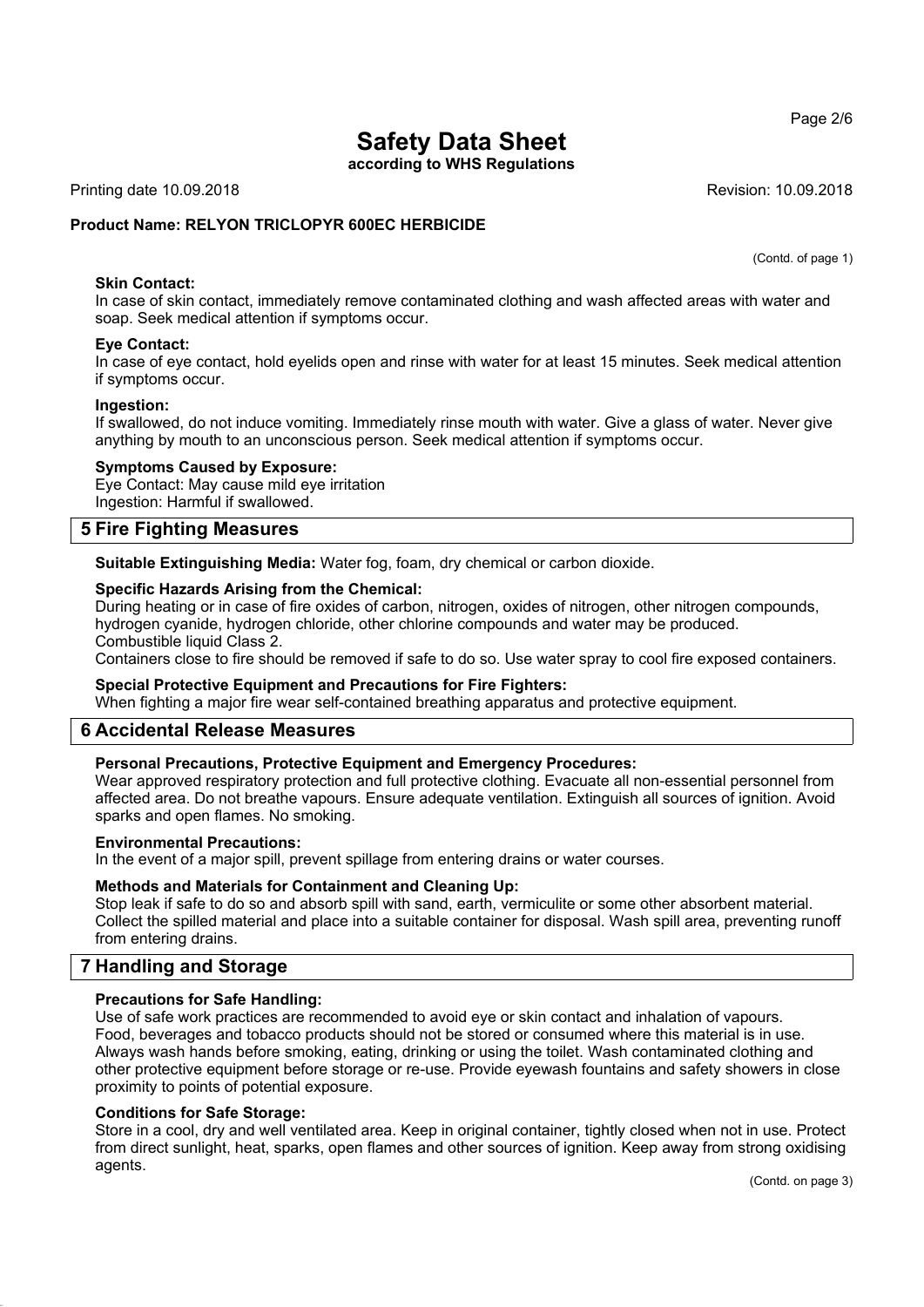#### Page 3/6

# **Safety Data Sheet**

**according to WHS Regulations**

Printing date 10.09.2018 **Revision: 10.09.2018** Revision: 10.09.2018

### **Product Name: RELYON TRICLOPYR 600EC HERBICIDE**

(Contd. of page 2)

# **8 Exposure Controls and Personal Protection**

#### **Exposure Standards:**

**CAS: 64700-56-7 Acetic acid, [(3,5,6-trichloro-2-pyridyl)oxy]-, 2-butoxyethyl ester**

NES TWA: 10 mg/m<sup>3</sup>

#### **Engineering Controls:**

Provide exhaust ventilation or other engineering controls to keep the airborne concentrations of vapour below occupational exposure standards.

#### **Respiratory Protection:**

Use an approved vapour respirator under conditions where exposure to the substance is apparent (e.g. generation of high concentrations of mist or vapour, inadequate ventilation, development of respiratory tract irritation) and engineering controls are not feasible. See Australian Standards AS/NZS 1715 and 1716 for more information.

#### **Skin Protection:**

PVC or rubber gloves. See Australian/New Zealand Standard AS/NZS 2161 for more information. When selecting gloves for use against certain chemicals, the degradation resistance, permeation rate and permeation breakthrough time should be considered.

Occupational protective clothing (depending on conditions in which it has to be used, in particular as regards the period for which it is worn, which shall be determined on the basis of the seriousness of the risk, the frequency of exposure to the risk, the characteristics of the workstation of each worker and the performance of the protective clothing). See Australian/New Zealand Standard AS/NZS 4501 for more information.

#### **Eye and Face Protection:**

Eye and face protectors for protection against splashing materials or liquids. See Australian/New Zealand Standard AS/NZS 1337 for more information.

## **9 Physical and Chemical Properties**

| Liquid                                                                   |
|--------------------------------------------------------------------------|
| Clear, amber                                                             |
| No information available                                                 |
| No information available                                                 |
| No information available                                                 |
| No information available                                                 |
| $~150~^{\circ}$ C                                                        |
| 95 °C (setaflash)                                                        |
| Combustible liquid Class 2                                               |
| No information available                                                 |
| No information available                                                 |
|                                                                          |
| No information available                                                 |
| No information available                                                 |
| Very low at normal ambient temperatures.                                 |
| 1.201                                                                    |
| No information available                                                 |
| No information available                                                 |
| Emulsifies into water.                                                   |
| <b>Partition Coefficient (n-octanol/water):</b> No information available |
|                                                                          |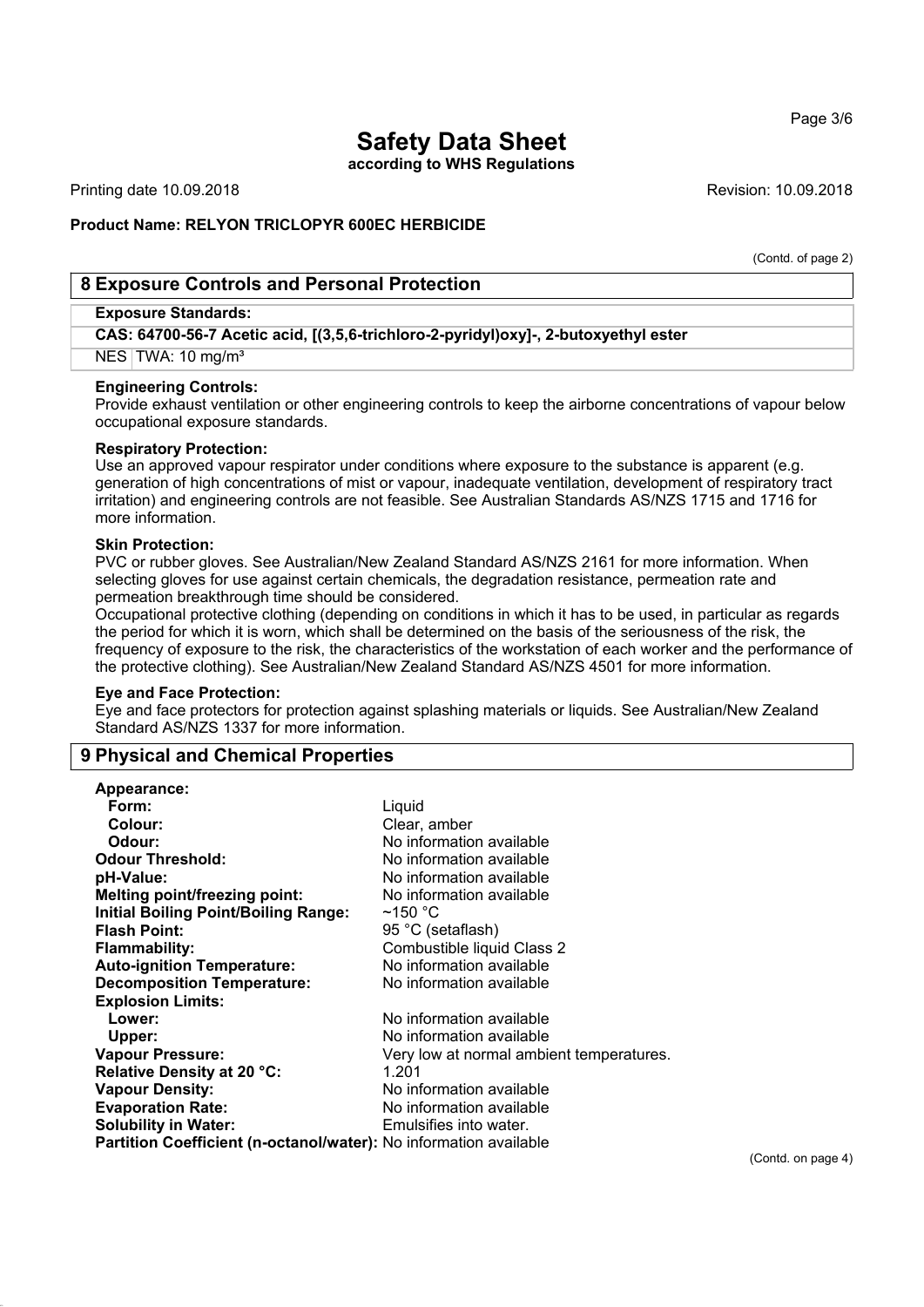**according to WHS Regulations**

Printing date 10.09.2018 **Printing date 10.09.2018** Revision: 10.09.2018

# **Product Name: RELYON TRICLOPYR 600EC HERBICIDE**

(Contd. of page 3)

# **10 Stability and Reactivity**

**Possibility of Hazardous Reactions:** Hazardous polymerisation will not occur.

**Chemical Stability:** Stable at ambient temperature and under normal conditions of use.

**Conditions to Avoid:** Heat, sparks, open flames and other sources of ignition.

**Incompatible Materials:** Strong oxidising agents.

#### **Hazardous Decomposition Products:**

Oxides of carbon, nitrogen, oxides of nitrogen, other nitrogen compounds, hydrogen cyanide, hydrogen chloride, other chlorine compounds and water.

# **11 Toxicological Information**

#### **Toxicity:**

| LD <sub>50</sub> /LC <sub>50</sub> Values Relevant for Classification:              |  |                                         |  |
|-------------------------------------------------------------------------------------|--|-----------------------------------------|--|
| CAS: 64700-56-7 Acetic acid, [(3,5,6-trichloro-2-pyridyl)oxy]-, 2-butoxyethyl ester |  |                                         |  |
|                                                                                     |  | $LD_{50}$ 630-729 mg/kg (rat)           |  |
|                                                                                     |  | Oral $ LD_{50} $ 310 mg/kg (guinea pig) |  |
|                                                                                     |  | 550 mg/kg (rabbit)                      |  |
|                                                                                     |  |                                         |  |

### **Acute Health Effects**

**Inhalation:** No adverse health effects expected. **Skin:** No adverse health effects expected. **Eye:** May cause mild eye irritation. **Ingestion:** Harmful if swallowed.

**Skin Corrosion / Irritation:** Based on classification principles, the classification criteria are not met.

**Serious Eye Damage / Irritation:** Based on classification principles, the classification criteria are not met.

**Respiratory or Skin Sensitisation:** Based on classification principles, the classification criteria are not met.

**Germ Cell Mutagenicity:** Based on classification principles, the classification criteria are not met.

**Carcinogenicity:** This product does NOT contain any IARC listed chemicals.

**Reproductive Toxicity:** Based on classification principles, the classification criteria are not met.

# **Specific Target Organ Toxicity (STOT) - Single Exposure:**

Based on classification principles, the classification criteria are not met.

## **Specific Target Organ Toxicity (STOT) - Repeated Exposure:**

Based on classification principles, the classification criteria are not met.

**Aspiration Hazard:** Based on classification principles, the classification criteria are not met.

**Chronic Health Effects:** No information available

**Existing Conditions Aggravated by Exposure:** No information available

#### **Additional toxicological information:**

The Australian Acceptable Daily Intake (ADI) for triclopyr for a human is 0.005 mg/kg/day, set for the public for daily, lifetime exposure. This is based on the NOEL of 0.5 mg/kg/day, the level determined to show no effects during long term exposure for the most sensitive indicators and the most sensitive species. (Ref: Comm. Dept. of Health and Ageing Office of Chemical Safety, 'ADI List', June 2014).

Repeated or prolonged exposure to triclopyr may cause weight loss, decreased liver weight and increased kidney weight in laboratory animals.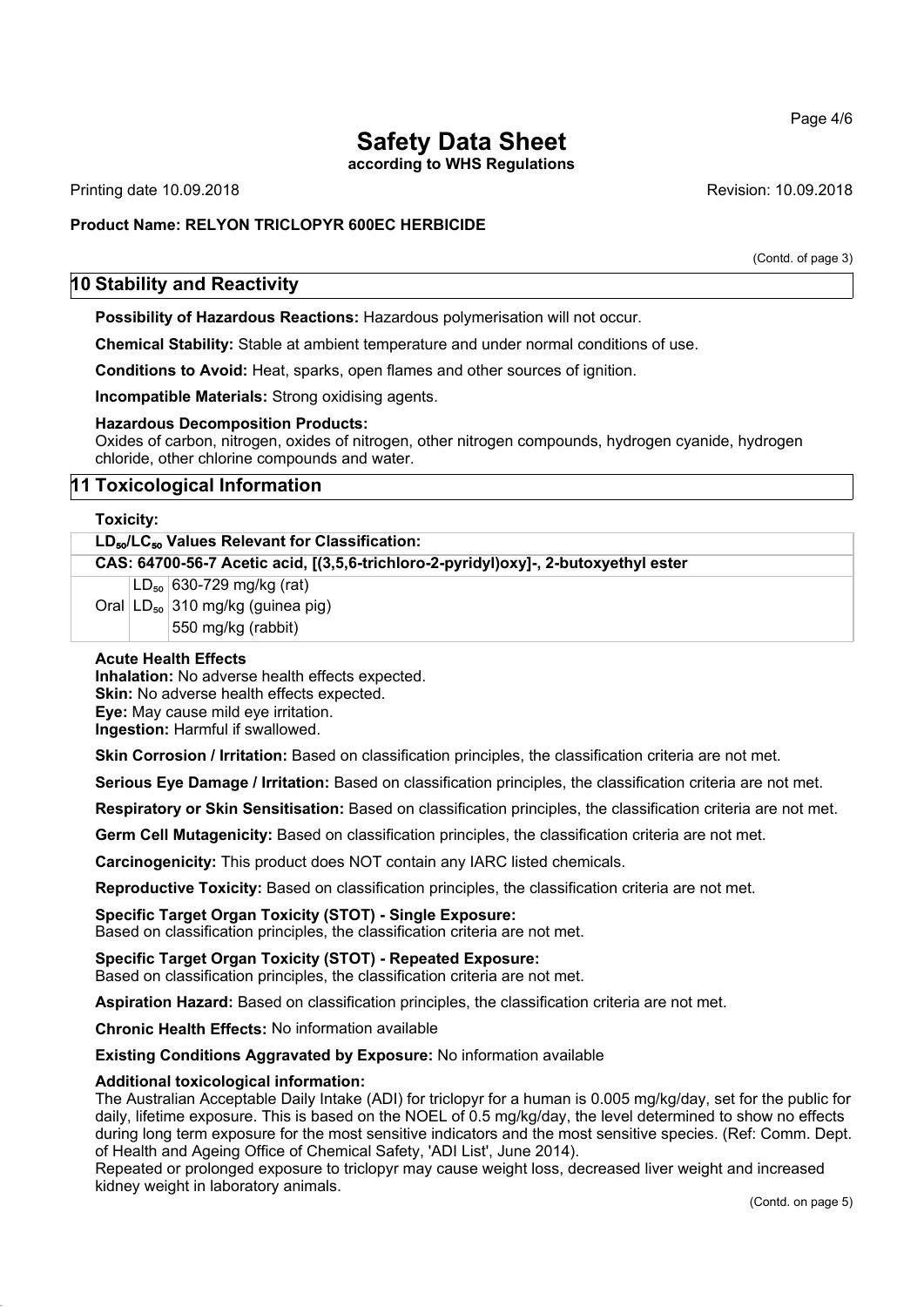**according to WHS Regulations**

Printing date 10.09.2018 **Revision: 10.09.2018** Revision: 10.09.2018

#### **Product Name: RELYON TRICLOPYR 600EC HERBICIDE**

(Contd. of page 4)

# **12 Ecological Information**

#### **Ecotoxicity:**

Triclopyr is slightly to practically nontoxic birds and nontoxic to bees. Oral LD50 /8 day dietary 2935 ppm (mallard duck) Oral LD50 /8 day dietary 3278 ppm (bobwhite quail)

#### **Aquatic toxicity:**

**CAS: 64700-56-7 Acetic acid, [(3,5,6-trichloro-2-pyridyl)oxy]-, 2-butoxyethyl ester**

 $LC_{50}$  | 1170 mg/L (daphnia)

 $LC_{50}/96$  h  $0.74$  mg/L (rainbow trout)

0.87 mg/L (bluegill)

Triclopyr is slightly to practically nontoxic to the aquatic organisms

#### **Persistence and Degradability:**

Triclopyr has a a moderate persistence in soil. It has a half life in water of 2.8- 14.1 hours, depending on conditions.

**Bioaccumulative Potential:** Triclopyr has a little potential for bioaccumulation.

**Mobility in Soil:** No information available **Other adverse effects:** No information available

### **13 Disposal Considerations**

**Disposal Methods and Containers:** Dispose according to applicable local and state government regulations.

# **Special Precautions for Landfill or Incineration:**

Please consult your state Land Waste Management Authority for more information.

### **14 Transport Information**

**UN Number** Not regulated

**Proper Shipping Name** Not regulated

**Dangerous Goods Class** Not regulated

**Packing Group:** Not regulated

**Marine pollutant:** No

### **15 Regulatory Information**

#### **Australian Inventory of Chemical Substances:**

CAS: 64700-56-7 Acetic acid, [(3,5,6-trichloro-2-pyridyl)oxy]-, 2-butoxyethyl ester

**Standard for the Uniform Scheduling of Drugs and Poisons (SUSMP) - Poison Schedule:** Poisons Schedule: 6

#### **16 Other Information**

#### **Date of Preparation or Last Revision:** 10.09.2018

**Prepared by: MSDS.COM.AU Pty Ltd www.msds.com.au www.msds.com.au** 

#### **Abbreviations and acronyms:**

GHS: Globally Harmonised System of Classification and Labelling of Chemicals CAS: Chemical Abstracts Service (division of the American Chemical Society)

LC<sub>50</sub>: Lethal concentration, 50 percent LD<sub>50</sub>: Lethal dose, 50 percent